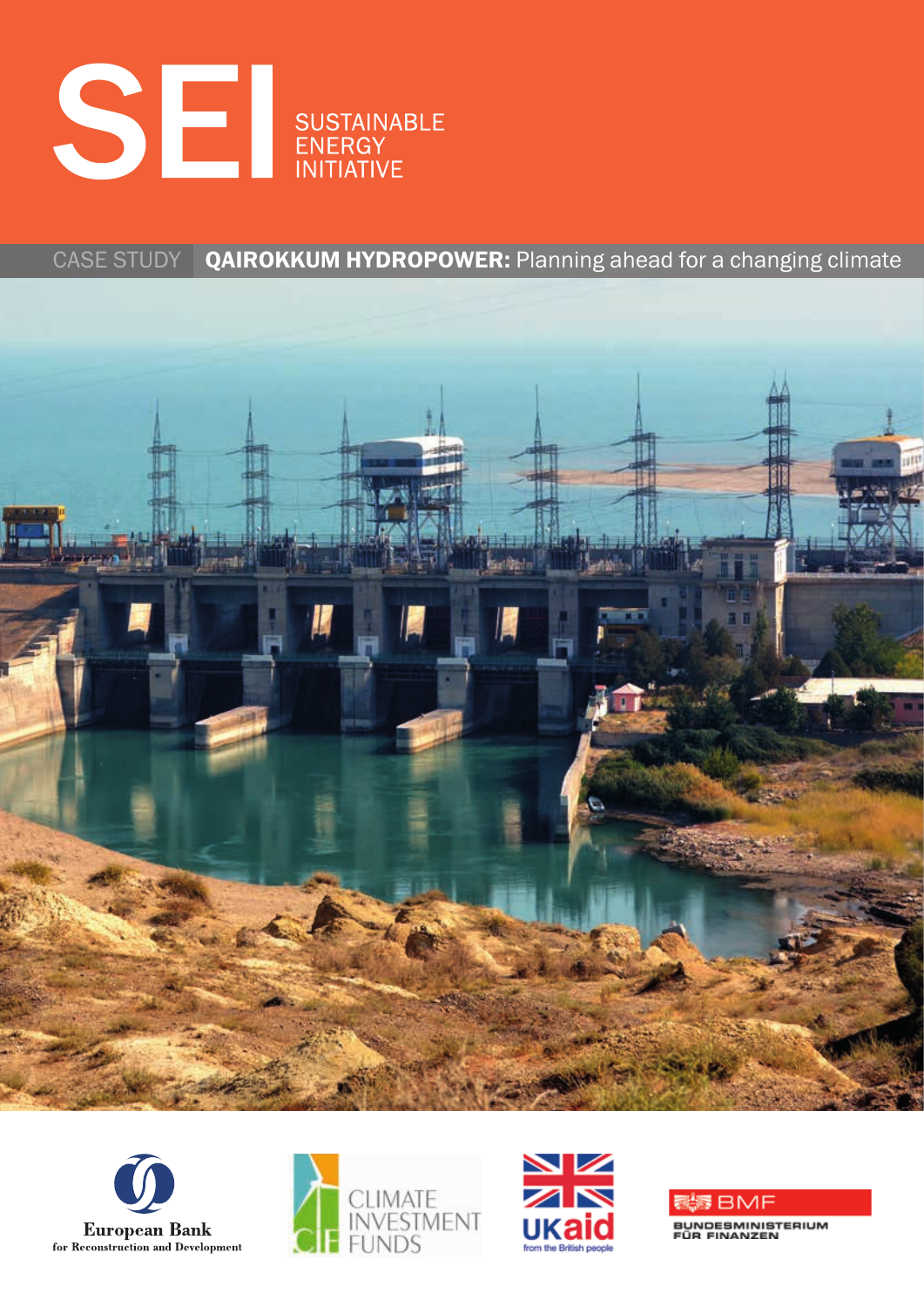## **Executive summary**

In 2014, the EBRD agreed a US\$ 50 million loan with Barki Tojik, Tajikistan's state-owned power utility. It financed the first phase of the modernisation and rehabilitation of the 126 MW Qairokkum hydropower plant, located in northern Tajikistan, which supplies electricity to 500,000 people. The project is jointly financed with the Pilot Program for Climate Resilience (PPCR). This supports Tajikistan, and in particular the country's hydropower sector, in strengthening its resilience to climate change.

Like many other countries Tajikistan is already experiencing changing climate conditions; average temperatures are rising, precipitation patterns are changing and glaciers are retreating. These shifts could have a significant impact on Tajikistan's hydropower sector. Depending on how the climate develops, water inflows into the reservoirs may alter. This in turn will affect the hydropower sector's ability to generate electricity in the future. Given that 98 per cent of Tajikistan's electricity originates from hydropower, these trends could have a serious effect on the population's living standards and the economy as a whole.

The Qairokkum project used a highly innovative approach by incorporating climate change considerations into the investment design. Experts recruited for the project modelled future hydrology  $-$  in other words, the water inflow into Qairokkum's reservoir – under different climate change scenarios. This served as a basis for selecting the most suitable rehabilitation design across the range of possible projected climate change scenarios. In addition a dedicated technical assistance package will assist Barki Tojik as it mainstreams climate change into the operational management of hydropower assets.

The impacts of this project extend far beyond the rehabilitation of a hydropower plant. Incorporating climate change considerations into investment design will significantly improve Qairokkum's resilience to Tajikistan's changing climate. It will also secure a reliable electricity supply for the people of the Sugd region. Barki Tojik's management and staff will learn to identify climate change risks associated with hydropower and how to deal with them. Integrating this know-how into the company's business operations will optimise electricity generation and dam safety, thereby helping Barki Tojik move towards international best practice. This is a pilot project. It provides important lessons for hydropower in Tajikistan and across the region and could be replicated in future hydropower investments.

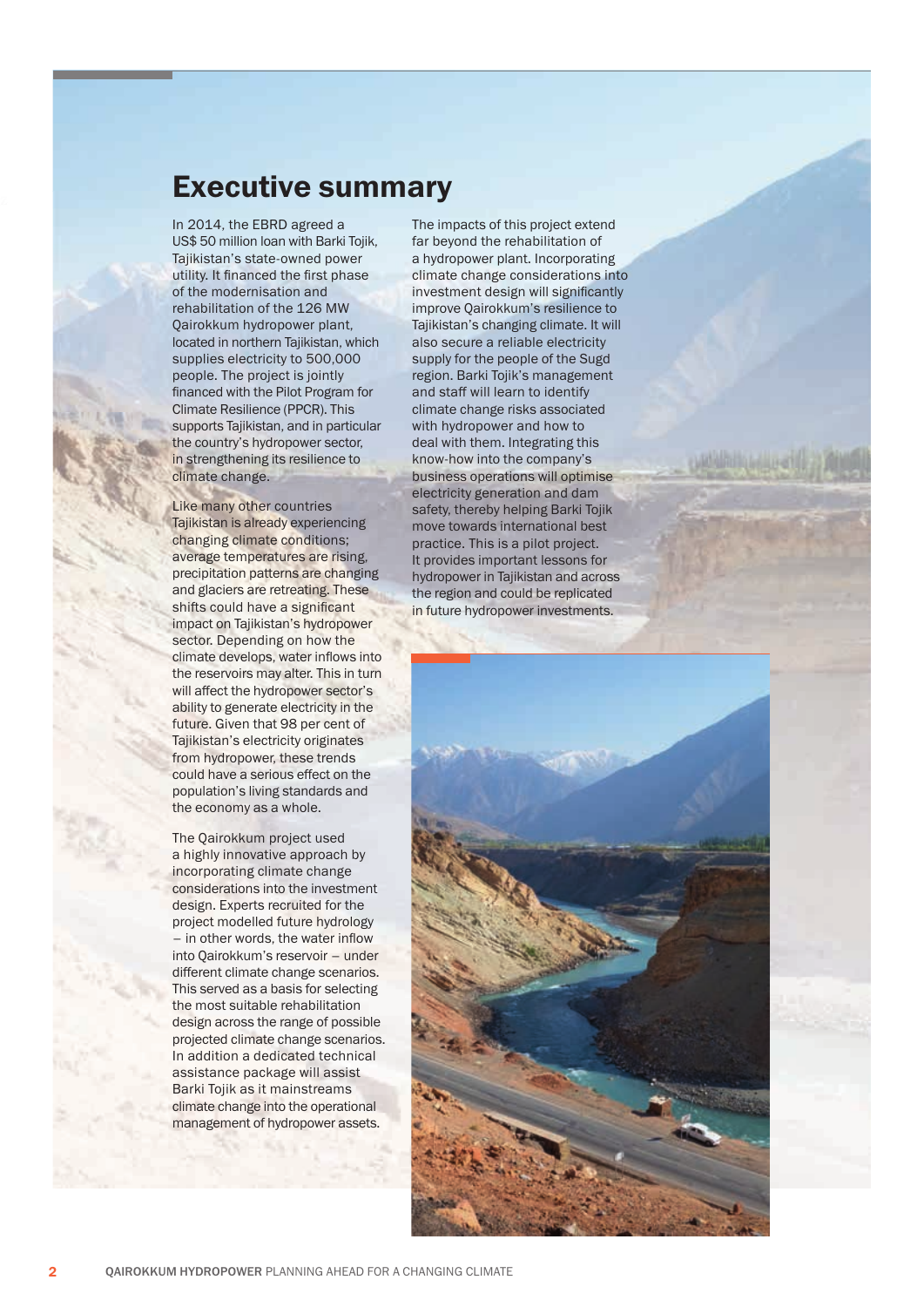## Power cuts: a rising social and economic burden

Hydropower sources are responsible for 98 per cent of Tajikistan's electricity but the sector faces a number of challenges. During the winter months approximately 70 per cent of the population suffers from repeated electricity blackouts. Estimates show these amount to 2,700 GWh, which is equivalent to a quarter of winter's electricity demand. With demand expected to rise, and without major investments in the near future, shortages are forecast to reach 4,500 GWH in 2016. This would be close to a third of electricity demand in winter.<sup>1</sup>

Electricity shortages in winter impose annual financial losses of approximately US\$ 200 million, or 3 per cent of the country's Gross Domestic Product. According to the World Bank's Business Economic Environment Survey, frequent power cuts are considered the main obstacle to doing business in Tajikistan. The social impacts associated with chronic electricity shortages in winter are severe. People burning coal and wood in their homes inhale indoor air pollution, while their health is also affected by the extreme winters.

Demand for electricity varies considerably throughout the year – a phenomenon shared by most countries with extreme temperatures in summer and winter. However, Tajikistan's winter electricity demand is unusually high. Unlike most countries experiencing temperature extremes throughout the year, the Tajik population relies mainly on electricity for heating rather than on natural gas and coal. According to the World Bank, this explains why the residential sector accounts for such a large share of total electricity demand (44 per cent)  $(2012).<sup>2</sup>$  This is due to limited heating options and relatively low electricity prices.



Unfortunately, high demand for electricity in winter coincides with the period when hydropower plants produce the least amount of power due to hydrological conditions. River flows are lower in winter, reaching their minimum in March. This reduces the output of the whole sector, especially the plants lacking storage capacity.

These chronic electricity shortages have become more acutely evident since 2009, when electricity imports though the Central Asian Power System (CAPS) came to a halt. The

CAPS originated in the 1970s under the former Soviet Union. Covering five Central Asian countries it was designed to meet the needs of the region and reduce the overall cost of supply without taking national borders into account. Following the collapse of the former Soviet Union the CAPS member states pursued energy independence in terms of generation capacity and fuel supply. At the same time, differences in each country's resource base meant the systems became unbalanced, and this created tension between the states.

<sup>1</sup> Tajikistan's Winter Energy Crisis: World Bank, 2012.

<sup>2</sup> Ibid.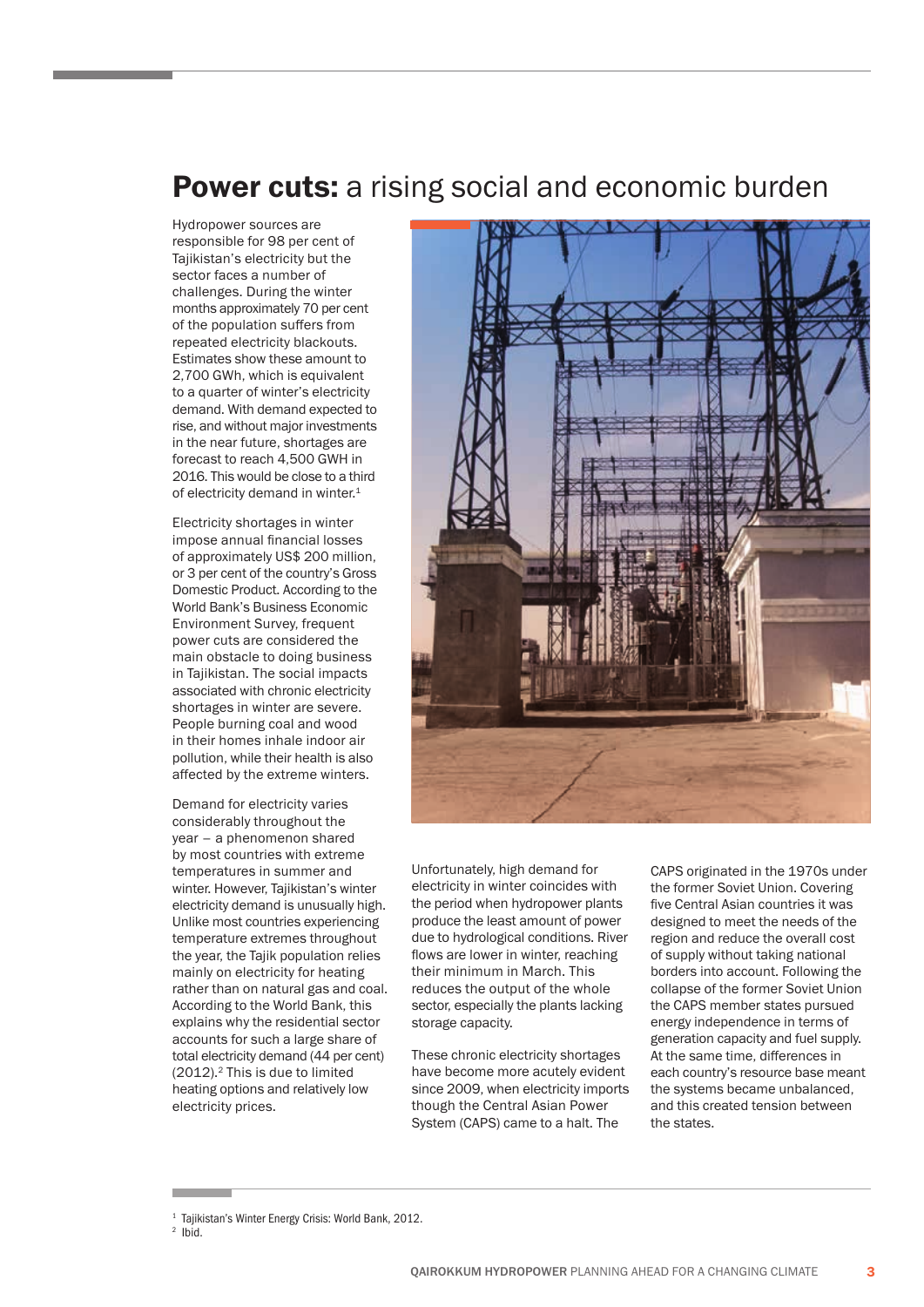## New risks from climate change

Dominated by hydropower, Tajikistan's electricity sector already faces operational problems, and climate change only adds to these risks. Tajikistan's hydropower plants depend on river basins fed by glacial meltwater and snowmelt. However, as the climate warms, most climate models predict significant changes in the dynamics of Tajik precipitation, as well as alterations to the country's glaciers.

Studies by the Intergovernmental Panel on Climate Change (IPCC) indicate an increase of about 1.2°C in average temperatures in Tajikistan since the 1950s. Most rapid warming occurs in winter. Higher winter temperatures mean that a smaller proportion of precipitation falls as snow. Rainfall has declined by approximately 20 per cent since the 1950s. Changes across the country's glacier volumes are also significant. The state administration for hydrometeorology, Tajik Hydromet, suggests that since the mid-1960s, the Fedchenko glacier (northwest Pamir) retreated by 14 km<sup>2</sup>, or 6 per cent. It is now diminishing by approximately 16 m each year.



Over the same period, glacier area reduced by more than 25-30 per cent in the Vandj basin (western Pamir) and by 30-40 per cent in the Murghab basin (eastern Pamir). Glaciers are also retreating and thinning in the Garmo and Skogach (Obihingou basin), the GGP (Iskanderkul basin) and Diahandara (Karatag basin).3

These trends could raise the water supply from increasing runoff and

snowmelt in the near to medium future. However, this could be followed by a severe reduction in water supply as the mass of glacial ice and accumulated snow recedes. These climate impacts create serious implications for power generation capacity, as well as peak supply and demand management.

Most of the country's hydropower plants were constructed during the Soviet era and have seen few upgrades ever since. Not surprisingly many are not in a condition to cope adequately with the projected climate change impacts, especially extreme weather events. The International Commission on Large Dams has therefore emphasised the urgent need to adapt older dams, especially their spillway capacities. The dams need to cope with the new climate conditions, such as an increase in severe floods. For many years Barki Tojik managed to keep its hydropower stations running under difficult conditions. However, rising demand, ageing equipment and the predicted climate change impacts, which may alter the rules governing Tajikistan's hydropower sector, make the sector vulnerable to a major breakdown.



3 Source: Pilot Programme for Climate Resilience Phase I: Improving the Climate Resilience of Tajikistan's Hydropower Sector; Report 1: Climate Variability and Change in Tajikistan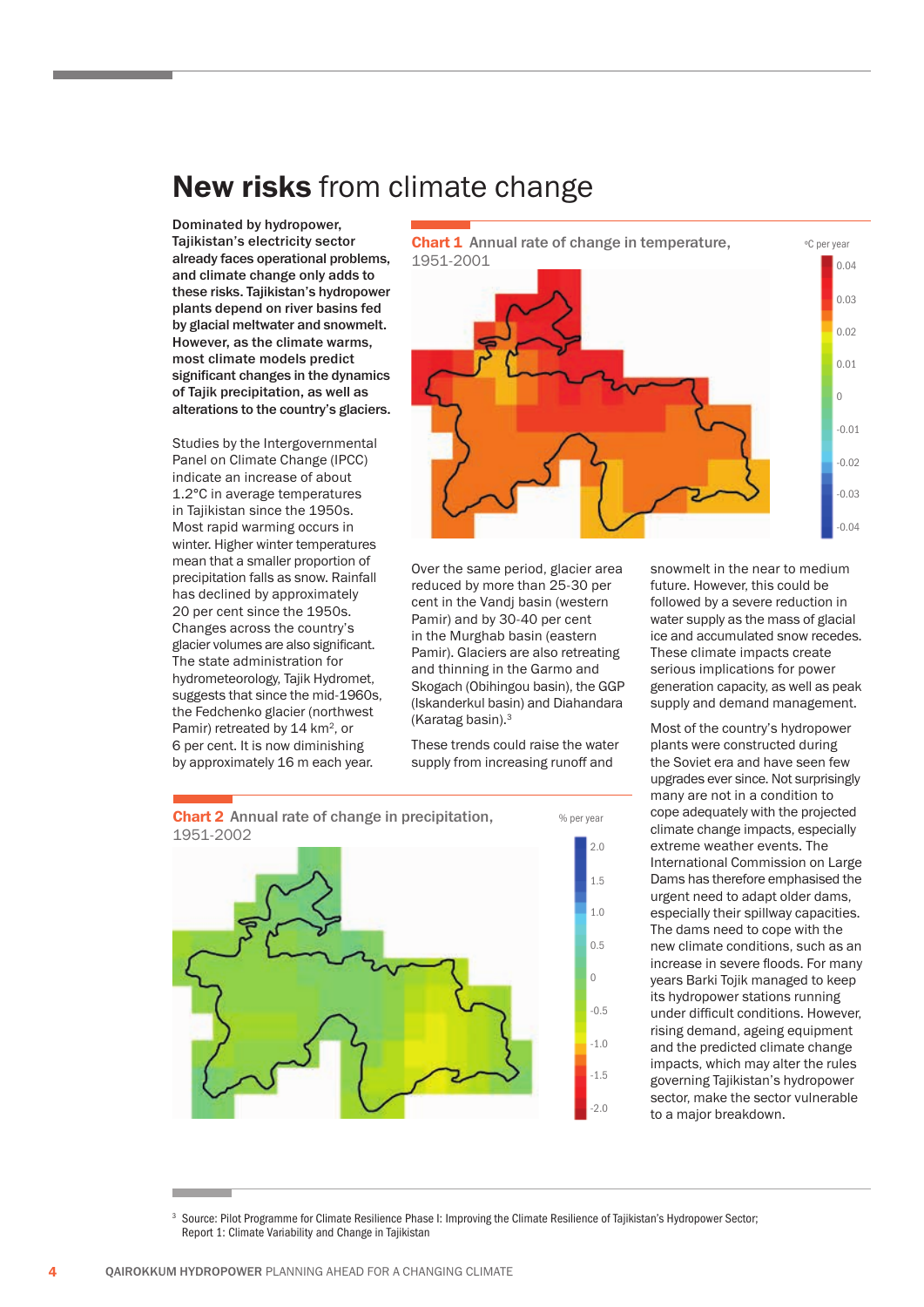## Global hydropower response to climate change

Tajikistan's hydropower sector is not the only one challenged by climate change. Hydropower operators worldwide face the same concerns. They are all experiencing climate change impacts in the form of rising temperatures, changing precipitation patterns and more frequent extreme weather events. In some OECD countries such as Canada where the hydropower share in electricity generation is about 60 per cent, some hydropower operators are now responding by identifying risks specifically related to the climate and finding ways to deal with them. Some of the leading hydropower operators have devised a variety of responses, such as structural design measures. These include, for example, building more robust dams for heavier floods and extreme events, and constructing or augmenting water storage reservoirs. They are also modifying spillway capacities, adjusting the number and types of turbines better suited to expected water flow rates, and modifying channels to better handle water flow changes.

However, hydropower operators at the forefront of international best practice are equally focusing on nonengineering measures. For instance, they are developing hydrological forecasting techniques and adaptive management operating rules, as well as improving upstream land management. This includes afforestation to reduce floods, erosion, silting and mudslides.



## HYDRO TASMANIA A company shaping international best practice in Australia

Climate change has strategic implications for Hydro Tasmania, Tasmania's leading hydropower operator. The company aims to incorporate climate change considerations into every relevant area of its operations.

Hydro Tasmania concentrates on continuous plant upgrades and refurbishments to ensure efficient and economic resource use within a changing climate. The company has established partnerships with leading climate research institutions to better understand how water inflows into its reservoirs are likely to evolve in the future. This informs its hydrological modelling, and helps it manage water inflow volatility into reservoirs, balancing the risk of shortfall against the risk of spill. By integrating climate data and hydrological modelling into its business processes and planning, Hydro Tasmania has mainstreamed climate change into its operations, minimising its business vulnerability to climate change.

To raise awareness, Hydro Tasmania regularly engages with its staff on issues related to climate. Climate change projects are promoted within the company, and project outcomes and impacts are shared among staff. This ensures that employees understand climate change risks, options, solutions and actions.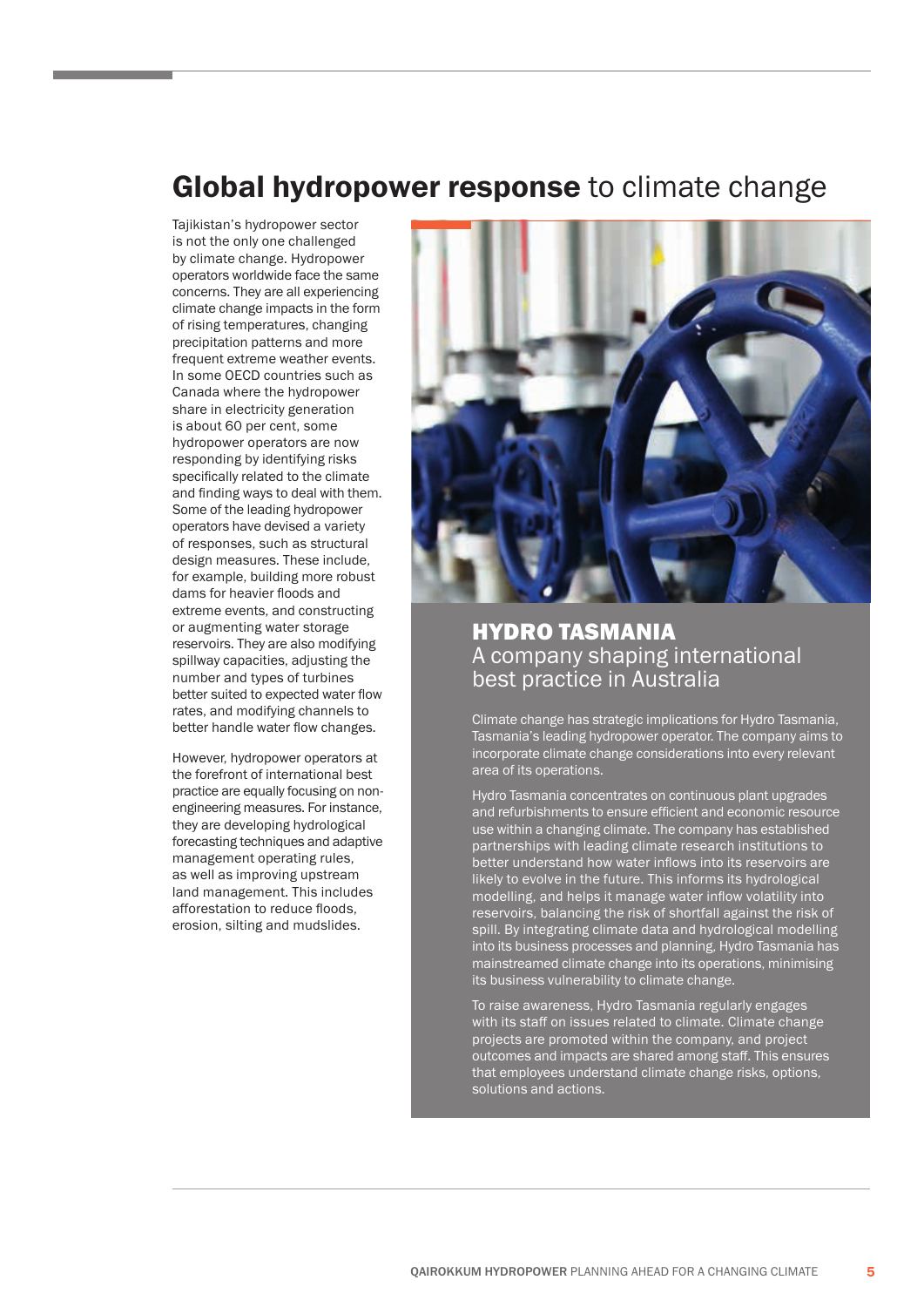# Tajikistan's partnership with the PPCR

Recognising that "development as usual" would not suffice as a response to climate change risks, the Tajik government expressed an interest in participating in the PPCR in 2009.

Supported by the EBRD, the Asian Development Bank, the World Bank and various Tajik stakeholders, the Tajik government devised a five-year PPCR Strategic Program for Climate Resilience. This aimed to improve the climate resilience of sectors in the economy considered particularly vulnerable to climate change impacts, including the hydropower sector.

In coordination with the Tajik authorities and other multilateral development banks (MDBs), the EBRD spearheaded the integration of climate resilience in Tajikistan's energy sector. The Qairokkum hydropower plant was selected as a pilot project to demonstrate how to rehabilitate an existing hydropower plant and make it climate resilient. At the same time, the EBRD recognised the importance of gathering and sharing knowledge of climate change risk management associated with hydropower operations. The aim is to ensure a reliable and resilient energy supply for the local population.

## THE PILOT PROGRAM FOR CLIMATE RESILIENCE

The PPCR is a special programme of the Strategic Climate Fund, one of the two Climate Investment Funds (CIFs). The CIF is the largest climate fund to date. It provides 48 developing and middle-income countries with resources to mitigate and manage climate change and reduce their greenhouse gas emissions.

 The PPCR aims to pilot and demonstrate ways in which climate risks and resilience can be integrated into core development planning and implementation. This is achieved through incentives to initiate transformational change and scale up action.

The PPCR provides funds for technical assistance to help developing countries integrate climate silience into national and sectoral development plans. In addition, it funds public and private ector adaptation projects that demonstrate how climate resilience can be integrated into investment planning.



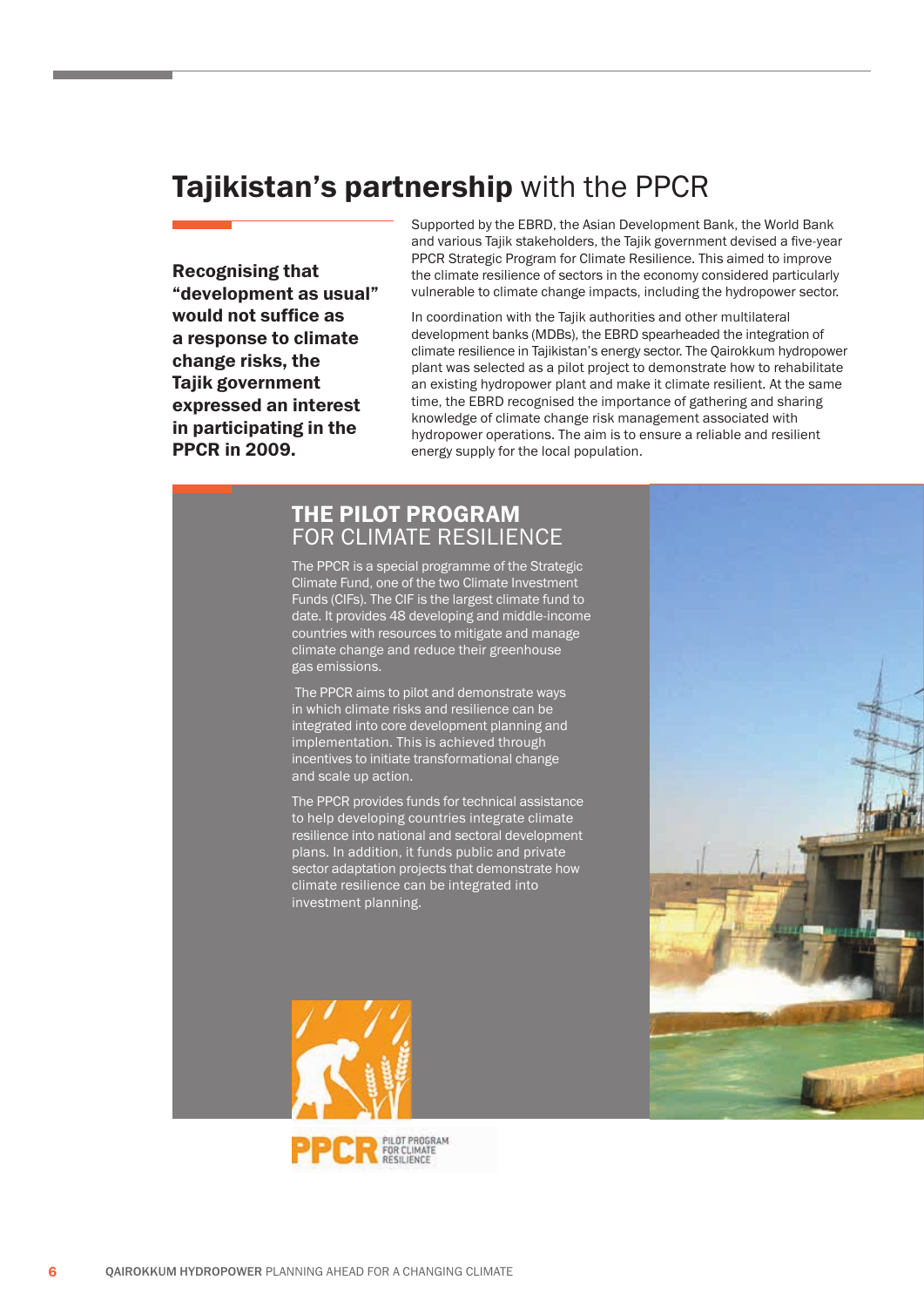# Qairokkum: investing in the future of a hydropower plant

Owned and operated by Barki Tojik, Qairokkum is the only major energy generation facility in northern Tajikistan. It supplies 500,000 households with electricity. Constructed in the early 1950s, Qairokkum had always been well maintained. Nevertheless, most of the plant's mechanical, electrical and electronic components have reached the end of their lifetime, and equipment breakdowns are reported more often.

The 126 MW Qairokkum scheme was constructed to generate hydropower and to provide storage for irrigation. The scheme consists of an earthfill dam 32 m in height, a combined powerhouse and spillway structure. The powerhouse comprises six double-regulated 21 MW Kaplan turbines and was designed to generate on average 700 GWh each year.



## QAIROKKUM **RESERVOIR**

The Qairokkum reservoir is fed by the Syr Darya River. This is formed out of the confluence of two other rivers – the Kara Darya and the Naryn – whose source is in the Tian Shan Mountains of the Kyrgyz Republic. Flows in the Naryn downstream from Kara-Koel in the Kyrgyz Republic are regulated by the Toktogul reservoir and several large irrigation channels. The Syr Darya reaches Tajikistan at Agjar from where it continues southwest to the Qairokkum reservoir. The reservoir has a volume of 3 km<sup>3</sup> and a surface area of approximately 450 km2. From the reservoir, the Syr Darya flows west through the Fergana Valley into Uzbekistan.

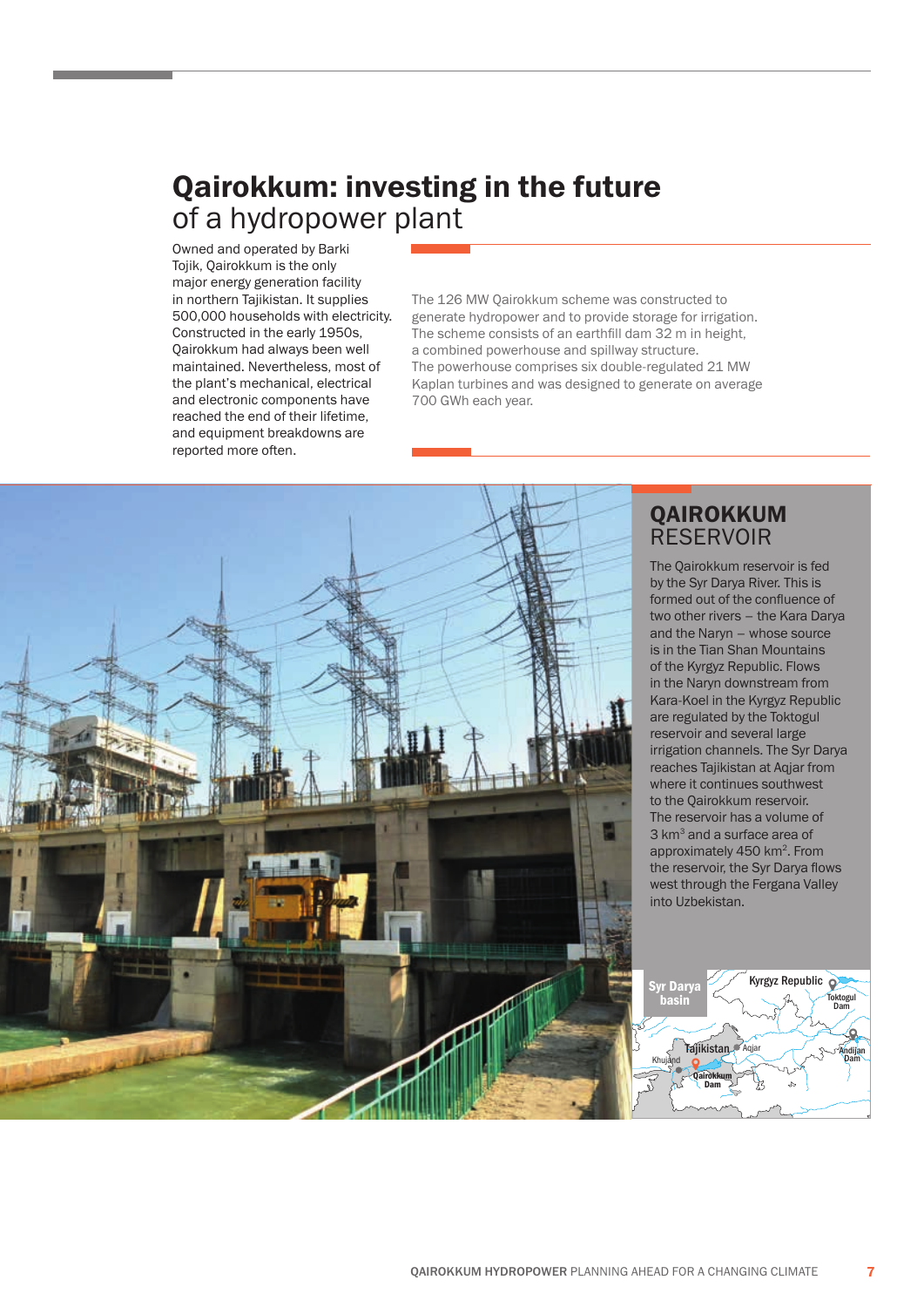## Integrating climate resilience into an infrastructure investment

Incorporating climate change considerations into critical infrastructure investments like rehabilitating the Qairokkum scheme is not easy, as forecasting the specific impacts of climate change involves a high degree of uncertainty. The precise timing, distribution and severity of climate change impacts can be difficult to predict, and this poses additional risks associated with the investment. For instance, future water inflow into the Qairokkum reservoir depends very much on the runoff formation in the upstream catchment area. That in turn is linked to the dynamics of Tajikistan's glaciers as well as the country's future snowmelt and precipitation patterns, which are likely to change with increasing temperatures.

The water inflow into the reservoir determines the plant's ability to generate electricity. It also depends on the volume of water extracted to irrigate the Fergana basin, and on the Toktogul reservoir operations upstream in the Kyrgyz Republic. Both are difficult to predict at the best of times, but climate change adds another major element of uncertainty.

Under these circumstances, arriving at an optimal investment decision is about recognising the risks associated with climate change and taking decisions that reduce or take

care of the likely impacts and exploit the opportunities.

### Embedding climate change risk into investment design

To make a sound investment decision, the EBRD and Barki Tojik had to identify the risks associated with climate change. This meant obtaining a complete picture of future climate change scenarios, along with their implications for water inflow into the reservoir and with it Qairokkum's ability to generate electricity. This information put the Bank and Barki Tojik in a position to select an appropriate investment design for all climate change scenarios.

## Building a picture from future climate change scenarios

Using funding from the PPCR, the Bank worked with international and local climate change and hydrology experts to obtain a complete picture of all future climate change scenarios for the Sugd region. The scenarios identified were based on work incorporated in IPCC's Fourth Assessment report. The different scenarios comprised a range of temperature shifts for the period leading up to 2050. They varied from +1.5 °C (warm-wet scenario) to +4 °C (hot-dry scenario). For the period leading up to 2080, they ranged from  $+2^{\circ}$ C to  $+6^{\circ}$ C. Variations in precipitation ranged

Climate change scenarios for the Sudg region, based on the IPCC's Fourth Assessment Report

| 2050s    | Temperature        | Precipitation |
|----------|--------------------|---------------|
| Hot-dry  | $+4^{\circ}$ C     | $-10%$        |
| Central  | $+3^{\circ}$ C     | $+5%$         |
| Warm-wet | $+1.5^{\circ}$ C   | $+20%$        |
|          |                    |               |
| 2080s    | <b>Temperature</b> | Precipitation |
| Hot-dry  | $+6^{\circ}$ C     | $-15%$        |
| Central  | $+4^{\circ}$ C     | $+5%$         |

from -10 per cent (hot-dry scenario) to +20 per cent (warm-wet scenario) from now to 2050 and from -15 per cent to +30 per cent for the period up to 2080.

### Modelling Qairokkum's water inflow under different climate scenarios

To model the water inflow into Qairokkum reservoir, the experts applied four climate scenarios (comprising the hot-dry scenario, the central scenario, the warm-wet scenario and one scenario without climate change) to three different hydrological models: (i) a snowmelt runoff model, which has been widely applied to the context of Central Asia; (ii) a regression model; and (iii) a water balance model. These both rely on past and present temperature and precipitation data to predict future water inflow into the reservoir. This resulted in 10 scenarios of future water inflows into the Qairokkum reservoir: three climate change scenarios developed from each of the three hydrological models and a baseline scenario that assumes no climate change.

The forecast water inflows varied considerably depending on the climate change scenario and hydrological model used. This range of possible inflow scenarios was taken as the "envelope of uncertainty" within which the plant is expected to have to operate during its expected lifespan.

### Modelling Qairokkum's capacity to generate electricity under different climate change scenarios

The water inflow scenarios developed in the previous step served as a basis for the experts to model Qairokkum's likely energy production under the different climate scenarios. Results revealed that electricity generation varies significantly depending on the climate change scenario and hydrological model applied. A range of different outcomes emerged. For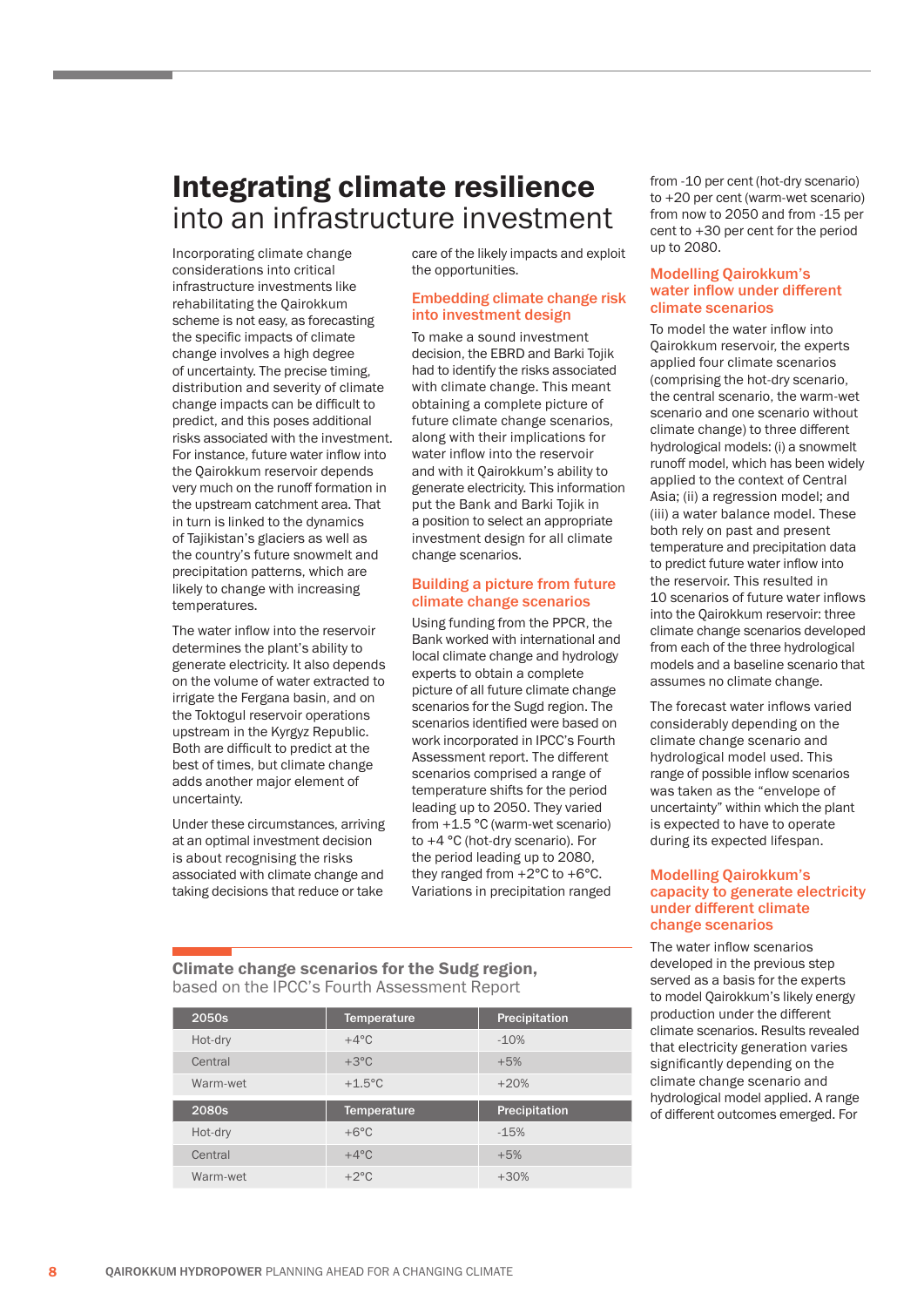

### Chart 3 Modelling future annual energy production at Qairokkum

example, one shows a 40 per cent increase in electricity generation capacity by the end of the century. Another finds energy production ceases dramatically.

A complete picture of climate change scenarios and related water inflow patterns was obtained, allowing an assessment of the plant's ability to generate electricity under different climate scenarios. The subsequent task was to design Qairokkum's rehabilitation to ensure productivity and safety across all possible climate scenarios.

### Selecting a climate resilient investment design

A rehabilitation project such as the Qairokkum scheme faces certain physical boundaries, unlike greenfield projects, which benefit from freedom of choice on the number of turbines installed and on turbine design. For economic reasons it was decided that the general layout of the hydropower plant should be maintained, as well as the set-up of its powerhouse. Within the given boundaries, Barki Tojik engineers and experts engaged by the Bank identified three possible technical options. Each of these envisaged an increase in generation capacity by improving the design and manufacture of new water turbines.

A min-max analysis technique was used to identify the upgrade option with the best economic performance across the entire range of climate scenarios. This enabled

rehabilitation design to optimise resilience to the projected range of climatic conditions under which the hydropower plant may have to operate. Based on the findings of this analysis, the first option – replacing each turbine with highly efficient 29 MW turbines – was the most suitable technical solution. Using this solution, the plant will eventually increase its generation capacity to 174 MW.

The investment was structured into different phases. Phase 1 of the investment plan will finance hydro-mechanical and electromechanical equipment for two of the six hydropower plant units. Other upgrade measures, including the remaining four units, will be taken in Phase 2, due to start in 2016.

#### Scenario 1 Scenario 2 Scenario 2 Scenario 3 Scenario 3 Scenario 1 envisaged a replacement of all turbines. The new turbines would have the same flow rate  $-177 \text{ m}^3$ per second – but their efficiency would be much higher. The plant's generation capacity after the rehabilitation would be 174 MW. Scenario 2 envisaged a replacement of all turbines and the installation of an additional turbine with a generation capacity of 40 MW. This would increase the generation capacity of the rehabilitated power plant to 214 MW. Scenario 3 envisaged a replacement of four turbines in the same way as proposed in scenario 1. The other two turbines would run until they could no longer be in service. Thereafter, electricity generation would continue with four turbines – a scenario thought suitable for climate scenarios under which the water flow into Qairokkum's reservoir would decrease over time.

## Technical options for the Qairokkum hydropower plant rehabilitation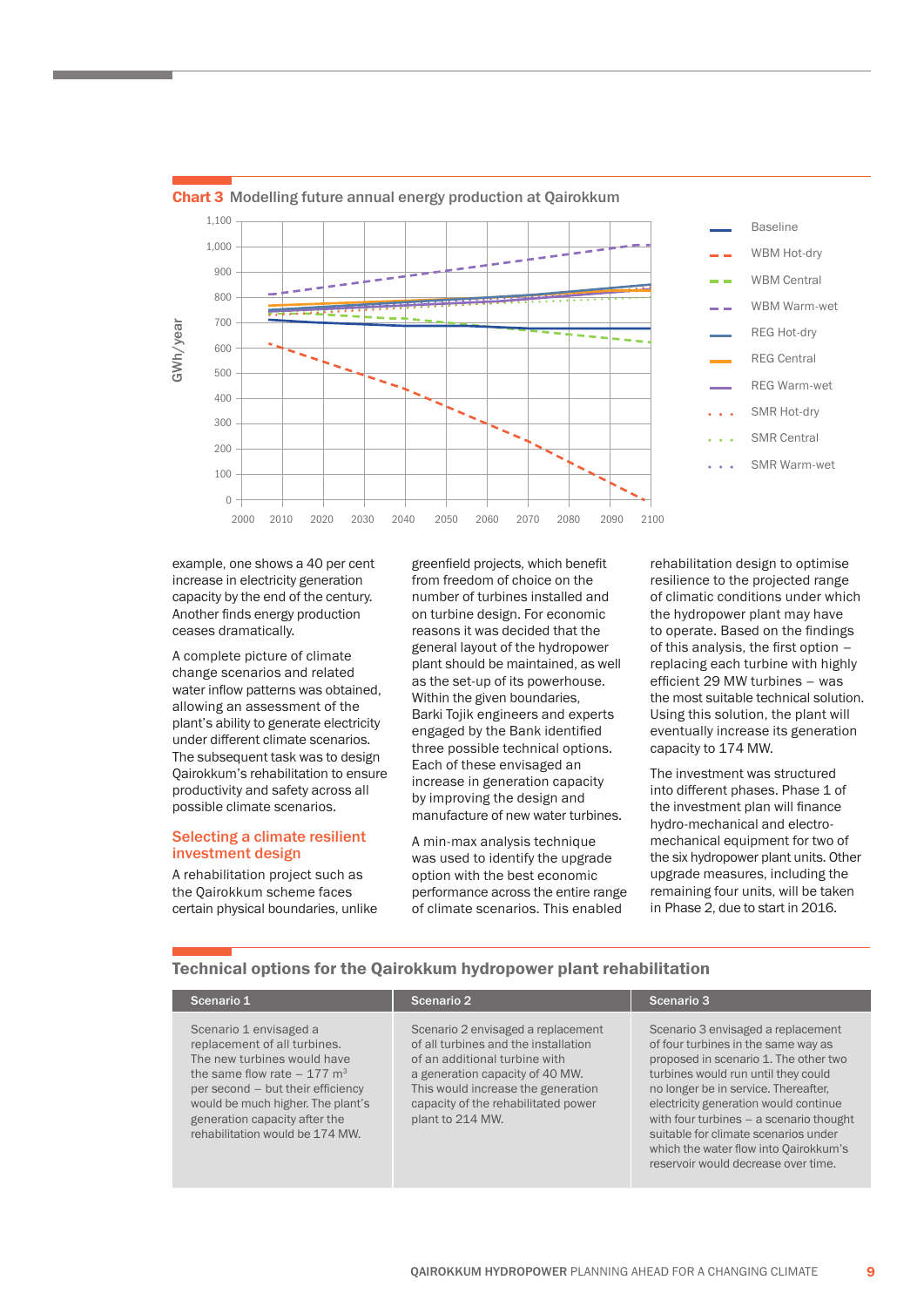## DATA GAPS

The data required to model future water inflows and electricity generation capacity under different climate change scenarios was not easily obtainable. The experts working on the project soon realised that meteorological and hydrological data in Tajikistan was scarce and not always digitally recorded. The civil war between 1992 and 1994 had left particularly large data holes. This was only put right after many months digitalising and modelling data relating to those years.

## Mainstreaming climate change in Barki Tojik's business operations

The EBRD's engagement in Qairokkum's modernisation does not cease with the provision of finance. The Bank is also organising a dedicated technical assistance package funded by the Austrian and United Kingdom governments and the EBRD's Shareholder Special Fund. This technical assistance package has two aims. It integrates and mainstreams climate resilience into Qairokkum's operations and it facilitates knowledge-sharing with relevant national and international organisations. This helps Barki Tojik move towards international best practice.

Integrating climate resilience into Qairokkum's operations means revisiting the plant's dam operating rules and safety procedures in light of the newly available hydrological and meteorological data. Operating rules and dam safety procedures were adopted during the Soviet era and are based on hydrological and meteorological observations from the early 1980s. Models of extreme flood events and corresponding emergency response measures particularly need to be updated. This means taking into account the new hydrological and meteorological data as well as the projected climate change impact. To address these issues the EBRD has designed a comprehensive skills transfer programme consisting of the following elements:

# Investment structure

Phase 1 of the investment plan comprised a volume of US\$ 75.7 million. The EBRD provided US\$ 50 million. The PPCR contribution was US\$ 21 million, consisting of a US\$ 10 million loan and a US\$ 11 million grant. In contrast to the EBRD loan, which had a maturity of 15 years, the PPCR loan was extended on a concessional basis and had a maturity of 40 years.

### Integrating climate resilience into Barki Tojik's hydropower operations

- Advanced training: technical workshops with Barki Tojik and Tajik Hydromet that focus on climate diagnostics, climate risk assessment and seasonal forecasting.
- Updating operating rules: assistance given to Barki Tojik in devising dam management practices that maximise energy production, minimise spills and optimise dam safety, including technical support to improve flood emergency responses.
- Facilitating data management and information sharing: assistance to Barki Tojik, Hydromet and other relevant organisations on data management and recordkeeping. This also includes the creation of a protocol that sets out the provisions for sharing and using climatological and hydrometeorological information in hydropower operations.

## Assisting Barki Tojik's adoption of international best practice by learning and sharing information

Hydropower operators in several OECD countries have made significant progress in integrating climate change considerations into the management of their operations. Some of the most advanced hydropower operators in this respect can be found in Canada and Australia. To enable Barki Tojik to benefit from this experience, the EBRD incorporated the following elements into the technical assistance package:

• Building long-term partnerships: establish long-term collaborative links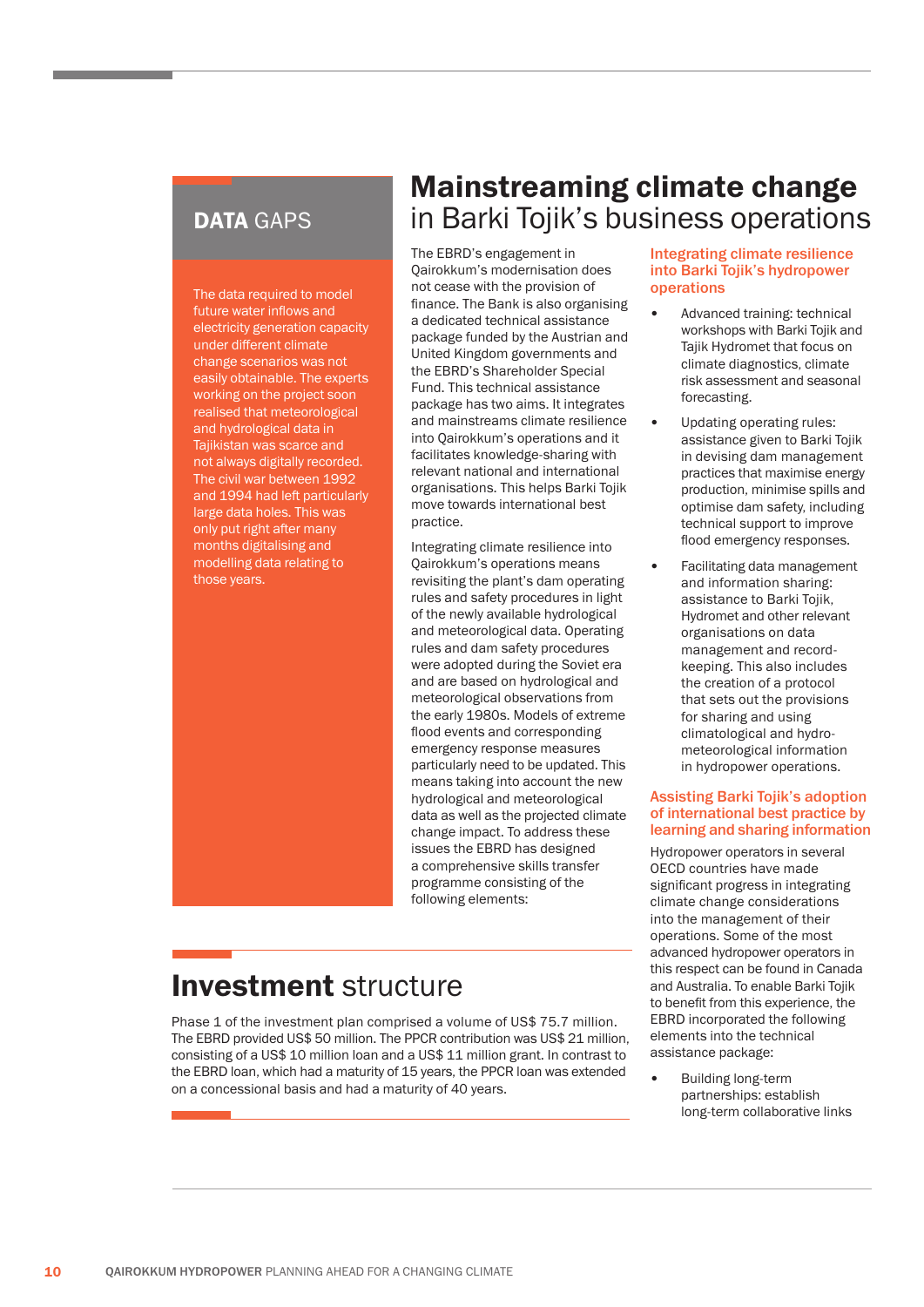with international partners in research, engineering and academia around specific PPCR tasks.

- Learning from international best practice: conduct a study tour of hydropower facilities in an OECD country for Barki Tojik staff, Tajik Hydromet and other relevant institutions, providing first-hand experience of best practice in managing climate risks affecting hydropower.
- Capacity-building: assist in strengthening national capabilities in climate risk assessment and adaptation in Barki Tojik, Tajik Hydromet and other relevant institutions by building partnerships and arranging short-term secondments and two-way exchange of technical staff.

# Transformational impact

The Qairokkum project shows the remarkable impact achieved by combining the efforts of governments, MDBs and the PPCR. The Tajik government recognised the need to address the country's acute vulnerability to climate change, took the initiative and turned to the PPCR.

The PPCR ensured a comprehensive approach specifically adapted to Tajikistan's offensive against climate change. Its approach allowed for coordinated action among different MDBs and ensured that the most vulnerable sectors of the economy were prioritised.

This laid the ground for the Qairokkum project. Through the dedication and commitment of Barki Tojik this turned out to be a groundbreaking pilot project. It has achieved transformational

outcomes that go far beyond power plant rehabilitation. Qairokkum's resistance to future climate change will improve significantly, and this will have tangible consequences for the inhabitants of the Sugd region. Qairokkum will be safer and better able to deal with extreme weather events, particularly floods. It will be more reliable and thus better adjusted to supplying electricity to households and businesses. Following international best practice, Barki Tojik is keen to incorporate the latest hydrological and meteorological data into its business plans to ensure smooth operations even under changing climatic conditions. The path taken by Barki Tojik of improving Qairokkum's resilience to climate change serves as a roadmap benefiting other hydropower plant operators in the country and in the region.